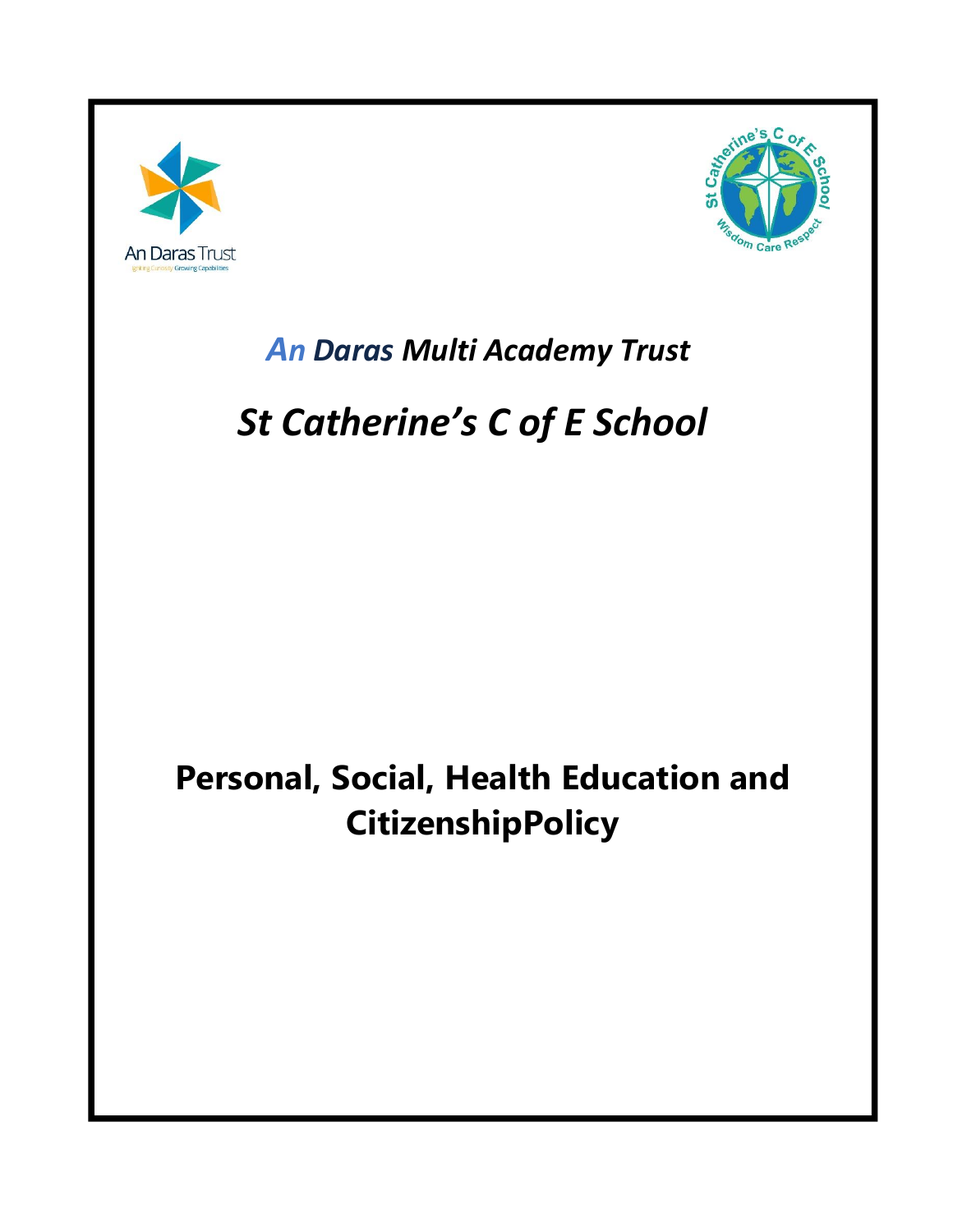# St. Catherine's C of E Primary School

Policy Statement for Personal, Social and Health Education and Citizenship

In conjunction with Policy Statement:

Relationships Education and Relationships, Sex andEducation Policy

#### **Introduction**

This document is a statement of the aims, principals and strategies for teaching and learning of PSHE & C at St. Catherine's. This will be reviewed, in consultation with staff, pupils and Governors, as part of annual review, to incorporate use of the Cornwall (Brook Learn) PSHE materials into the teaching ofPSHE & C.

#### **Aims**

At St. Catherine's School we believe that

- ◆ Teaching PSHE & C helps to give children the knowledge, skills and understanding they need to lead confident, healthy, independent lives, thus promoting well-being and self esteem.
- PSHE & C encourages children to become informed, active, responsible citizens in both the school and wider community.
- PSHE & C is vital to children's emotional growth and achieving a real sense of self-worth.
- PSHE & C encourages respect for and consideration of other people's contributions and needs and enhances children's ability to work successfully as part of a group.
- PSHE & C give children the knowledge and skills to be safe in all aspects of their life including Online Safety.

#### **Principles of Teaching and Learning PSHE & C**

PSHE & C and Online Safety is important because:

- $\bullet$  It develops children's self awareness and empathy towards others.
- It encourages self-esteem and promotes well-being.
- It allows children to explore spiritual, moral, social and cultural issues within a safe environment.
- It informs children about the main political and social institutions that affect their lives and their rights and responsibilities within this framework.
- It encourages understanding and tolerance of all individuals and the skills necessary to achieve positive, worthwhile relationships with others.

PSHE & C is a required subject in the National Curriculum. PSHE is taught both through discrete lessons and in cross-curricular subjects, such as Online Safety, Literacy, RE, history, geography, science, PE , art, DT and music. Most elements of PSHE & C are taught through the Cornwall PSHE (Brook Learning) scheme units which provide clear learning objectives for children in a carefully structured spiral curriculum. It allows for a cross-curricular approach through whole school themes, which results in shared language and progression that can be planned and assessed.

Other teaching and learning opportunities include:

- Some aspects are incorporated into the science, Literacy, history, RE, geography, art, DT, music and P.E. curriculum.
- Other resources and outside agencies, (Fire Service, School Nurse, Police Service) may be used for other aspects of the curriculum.
- Participating in the School Focus Groups.
- Whole school support/ events for a variety of charities.
- Collective Worship themes.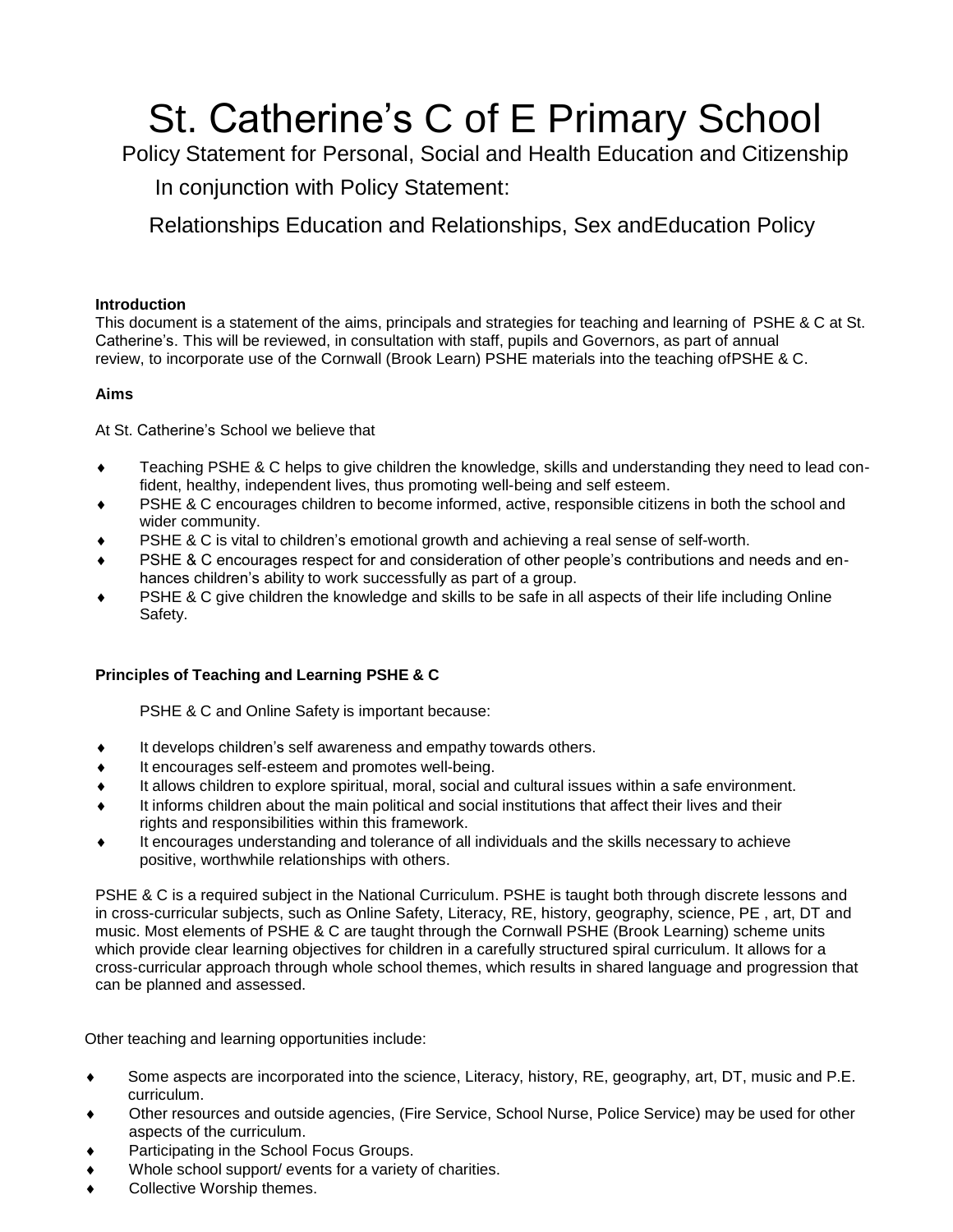Capabilities curriculum.

For working in PSHE & C children may be organised in a number of ways:

As pairs or individuals. As small groups. As whole class.

As mixed age groups with other classes. As a whole school.

Teaching Assistants and HLTAs may be used in PSHE & C as deemed appropriate by the class teacher:

To enable SEN pupils to take a full part in lessons.

To make positive contributions to topics under discussion.

To lead sessions as appropriate.

Children's skills and knowledge are developed in the following ways:

- Listening to and discussing stories/accounts of others' lives.
- $\bullet$  Taking part in topical and relevant debates.
- Using Circle Time to explore issues and make decisions.
- Being given responsibilities for roles within the school community, (eg. Monitors/Playground Leaders/ Playground Buddies/ members of Focus Groups).
- Meeting with and talking to other individuals.
- Making real and informed choices about their lives.
- Being given the factual information necessary to understand themselves, their bodies and how to be responsible for their health and well-being.
- Giving children the skills and confidence to ask for help and advice.
- Giving children the skills to understand and be in control of their emotions and behaviour.
- With a mixture of individual, group, whole class and whole school recording and some practical work.
- Using a variety of resources, including: fiction and non-fiction books; posters; games; videos; flash cards and ICT.

#### **Progress and continuity within the curriculum**

Skills, knowledge and understanding are appropriately developed as children progress through the school.

Work is planned to incorporate and move on from previous experience and prepare the way for following experience. There is opportunity for all learning styles to be catered for and individuals to be supported as necessary.

#### **By the end of Primary education:**

|                                       | Pupils should know:                                                                                                                                                                                                                                                                                                                                                                                                                                                                                           |  |  |  |  |
|---------------------------------------|---------------------------------------------------------------------------------------------------------------------------------------------------------------------------------------------------------------------------------------------------------------------------------------------------------------------------------------------------------------------------------------------------------------------------------------------------------------------------------------------------------------|--|--|--|--|
| <b>Physical health and</b><br>fitness | The characteristics and mental and physical benefits of an active lifestyle.<br>٠<br>The importance of building regular exercise into daily and weekly routines and<br>٠<br>how to achieve this; e.g. walking or cycling to school, a daily active mile or<br>other forms of regular, vigorous exercise.<br>The risks associated with an inactive lifestyle (including obesity).<br>How and when to seek support including which adults to speak to in school if<br>٠<br>they are worried about their health. |  |  |  |  |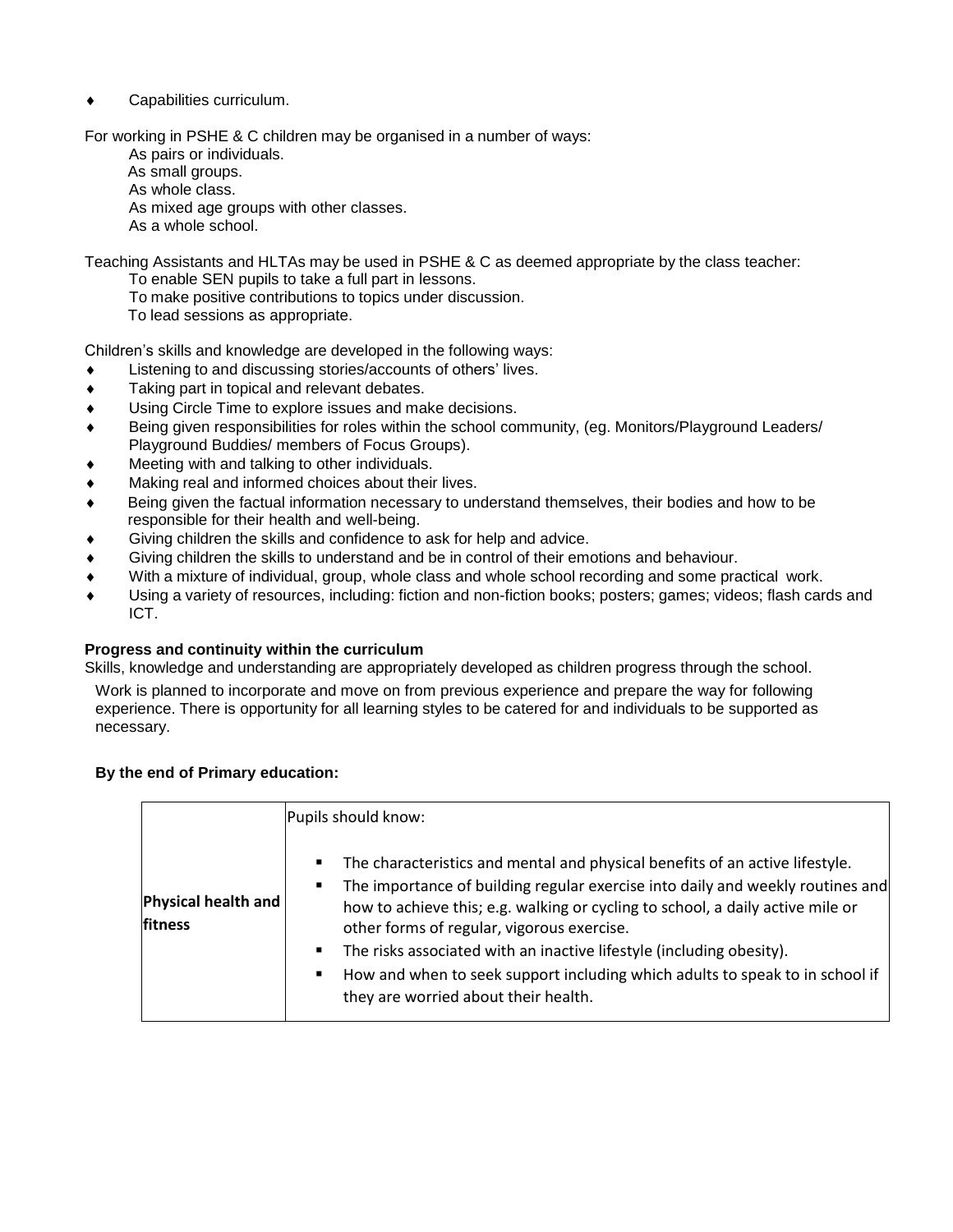|                                 | Pupils should know:                                                                                                                                                                                                                                                                                                                                                                                                                                                                                                                                                                                                                                                                                                                  |  |  |  |  |  |
|---------------------------------|--------------------------------------------------------------------------------------------------------------------------------------------------------------------------------------------------------------------------------------------------------------------------------------------------------------------------------------------------------------------------------------------------------------------------------------------------------------------------------------------------------------------------------------------------------------------------------------------------------------------------------------------------------------------------------------------------------------------------------------|--|--|--|--|--|
| <b>Healthy eating</b>           | What constitutes a healthy diet (including understanding calories and other<br>nutritional content).<br>The principles of planning and preparing a range of healthy meals.<br>The characteristics of a poor diet and risks associated with unhealthy eating<br>(including, for example, obesity and tooth decay) and other behaviours (e.g.<br>the impact of alcohol on diet or health).                                                                                                                                                                                                                                                                                                                                             |  |  |  |  |  |
|                                 | Pupils should know:                                                                                                                                                                                                                                                                                                                                                                                                                                                                                                                                                                                                                                                                                                                  |  |  |  |  |  |
| Drugs, alcohol and<br>tobacco   | The facts about legal and illegal harmful substances and associated risks,<br>including smoking, alcohol use and drug-taking.                                                                                                                                                                                                                                                                                                                                                                                                                                                                                                                                                                                                        |  |  |  |  |  |
|                                 | Pupils should know:                                                                                                                                                                                                                                                                                                                                                                                                                                                                                                                                                                                                                                                                                                                  |  |  |  |  |  |
| <b>Health and</b><br>prevention | How to recognise early signs of physical illness, such as weight loss, or<br>unexplained changes to the body.<br>About safe and unsafe exposure to the sun, and how to reduce the risk of sun<br>damage, including skin cancer.<br>The importance of sufficient good quality sleep for good health and that a lack<br>of sleep can affect weight, mood and ability to learn.<br>About dental health and the benefits of good oral hygiene and dental flossing,<br>including regular check-ups at the dentist.<br>About personal hygiene and germs including bacteria, viruses, how they are<br>spread and treated, and the importance of hand washing.<br>The facts and science relating to allergies, immunisation and vaccination. |  |  |  |  |  |
|                                 | Pupils should know:                                                                                                                                                                                                                                                                                                                                                                                                                                                                                                                                                                                                                                                                                                                  |  |  |  |  |  |
| <b>Basic first aid</b>          | How to make a clear and efficient call to emergency services if necessary.<br>п<br>Concepts of basic first-aid, for example dealing with common injuries, including<br>head injuries.                                                                                                                                                                                                                                                                                                                                                                                                                                                                                                                                                |  |  |  |  |  |
| <b>Changing</b>                 | Pupils should know:                                                                                                                                                                                                                                                                                                                                                                                                                                                                                                                                                                                                                                                                                                                  |  |  |  |  |  |
| adolescent body                 | Key facts about puberty and the changing adolescent body, particularly<br>fromage 9 through to age 11, including physical and emotional changes.<br>About menstrual wellbeing including the key facts about the menstrual cycle.                                                                                                                                                                                                                                                                                                                                                                                                                                                                                                     |  |  |  |  |  |
| <b>Citizenship</b>              | Pupils should experience:                                                                                                                                                                                                                                                                                                                                                                                                                                                                                                                                                                                                                                                                                                            |  |  |  |  |  |
|                                 | Developing confidence and responsibility and making the most of their<br>abilities.<br>Preparing to play an active role as citizens.<br>Developing a healthy, safer lifestyle.<br>Developing good relationships and respecting the differences between<br>people.                                                                                                                                                                                                                                                                                                                                                                                                                                                                    |  |  |  |  |  |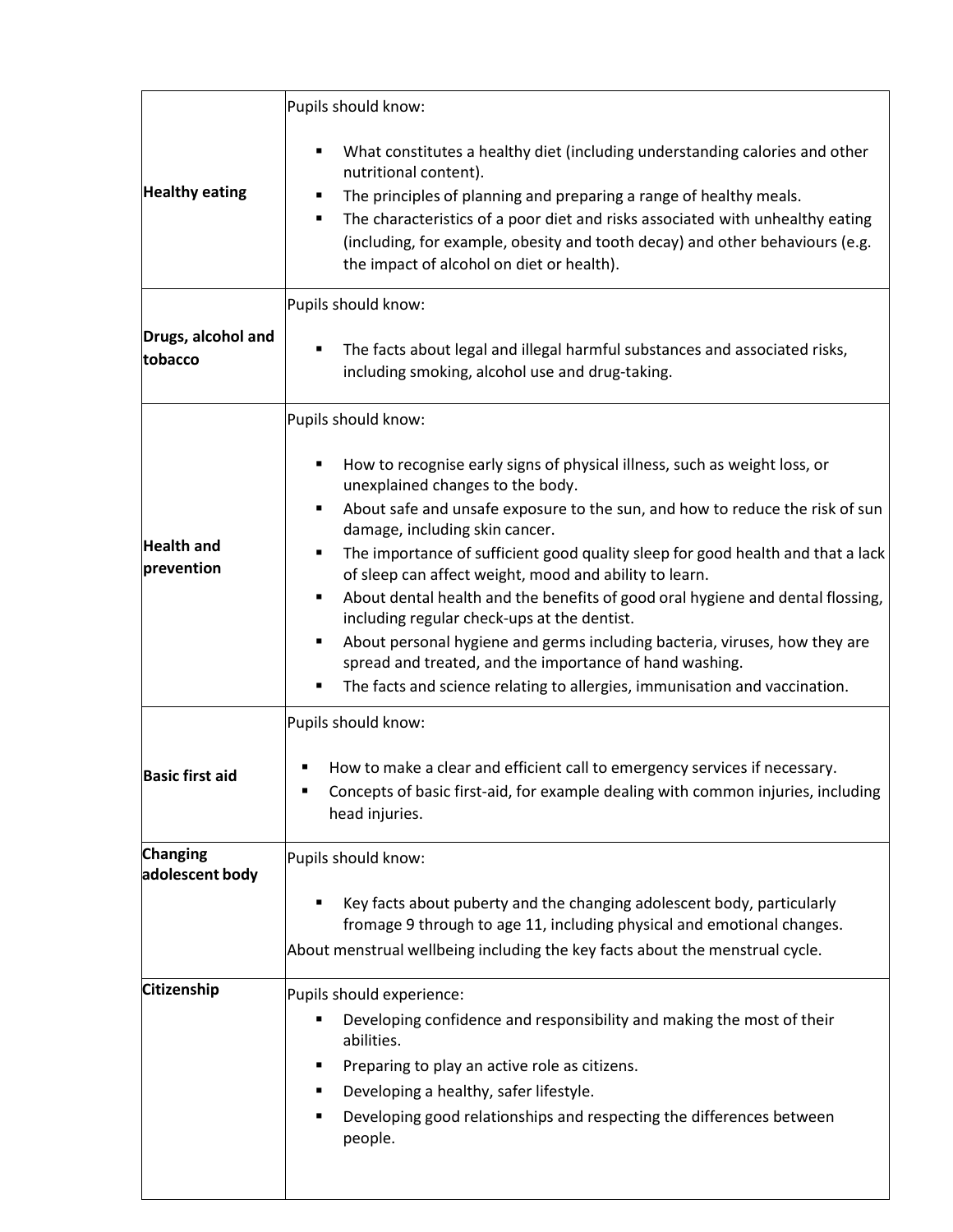▪ **Curriculum map/ Relationships and sex education curriculum map/ Cornwall Healthy School**

|                                 | Autumn 1                        | Autumn <sub>2</sub>                           | Spring 1                                   | Spring 2                                                                               | Summer 1                                                  | <b>Summer 2</b>                                                           |
|---------------------------------|---------------------------------|-----------------------------------------------|--------------------------------------------|----------------------------------------------------------------------------------------|-----------------------------------------------------------|---------------------------------------------------------------------------|
| Year                            | Welcome to School               | People who care for us                        | <b>Healthy Friendships</b>                 | Our Health                                                                             | We all have feelings                                      | Managing our time safely<br>online: Jessie & Friends 1<br>Watching videos |
|                                 | Emergencies and getting help    | <b>Rights Responsibilities and</b><br>respect | Our bodies and boundaries -<br>NSPCC PANTS | <b>Healthy Food Choices</b>                                                            | Good and not so aood<br>feelings                          |                                                                           |
| Year<br>$\overline{\mathbf{2}}$ | <b>Respecting Uniqueness</b>    | <b>Everyday Safety</b>                        | Learning About Work                        | Sharina photos online: Jessie &<br>Friends<br>Sharing pictures 2                       | Jessie & Friends<br>Plavina aames 2                       | Keeping Our Teeth Clean                                                   |
|                                 | Our communities                 | <b>Basic First Aid</b>                        | <b>Horrible Hands</b>                      | Online interactions and<br>information sharing: Jessie &<br>Friends<br>Playing games 1 | <b>Big Feelings</b>                                       |                                                                           |
| Year<br>3                       | World of Work                   | <b>Road Safety</b>                            | <b>Physical Activity</b>                   | The internet and everyday life.<br>Turn off Let's Play                                 | <b>Expressing Feelings</b>                                | Sun Safety                                                                |
|                                 | Spending and Savina Money       | <b>Teamwork Skills</b>                        | Everyday druas                             | <b>Evervday feelings</b>                                                               | Strategies to support wellbeing                           |                                                                           |
| Year<br>4                       | What makes a good friend        | Resolving conflict and<br>managing pressure   | Money choices                              | Safely enjoying the online<br>world, Play, like, share 1 - Alfie                       | Play, like, share 3 - Fans                                | The environment                                                           |
|                                 | <b>Respecting Others</b>        | <b>Everyday safety and basic First</b><br>Aid | Volunteering and citizenship               | Keeping personal information<br>private. Play, like, share 2-<br>Magnus                | <b>Managina Feelings</b>                                  |                                                                           |
| Year<br>5                       | A diverse community             | <b>Illness</b>                                | Puberty 1 - bodies and<br>reproduction     | Online content                                                                         | Mental health and keeping<br>well                         | Risk & peer pressure                                                      |
|                                 | Respectful relationships        | Nutrition & healthy eating                    | Puberty 2 - body changes                   | Online contact                                                                         | Managing challenge and<br>change                          |                                                                           |
| Year<br>6                       | Different types of families     | Keeping your body safe 1                      | Spending decisions                         | Online friendships and keeping<br>safe, Share Aware 1- Alex                            | Social Media                                              | Chanaina schools                                                          |
|                                 | Healthy / harmful relationships | Consent - Keeping your body<br>safe 2         | Exploring risk in relation to<br>aambling  | Skills for using the internet<br>safely. Share Aware 2 - Lucy                          | Feelings and common<br>anxieties when chanaina<br>schools |                                                                           |

#### Relationships, Health, Living in the Wider World

#### **The role of the PSHE & C co-ordinator is to:**

Lead staff in policy development. Support colleagues and liaise on matters concerning PSHE & C. Give advice/support when needed. To be responsible for ordering/caring for resources. To keep up with developments in this area. To help with planning across the Key Stages. To monitor progress throughout the school. To provide INSET when required. To monitor and evaluate teaching of PSHE & C through the school.

#### **Monitoring, Assessment and Recording**

Each child is assessed termly, against the criteria Sex and Relationships; Drugs Education; Healthy Eating; Health Related Exercise; Emotional Health and well-Being and Citizenship as appropriate to current learning. Th Mostly recorded as teacherassessments of skills and abilities. Reports to parents are given via parent meetings and annual report.

#### **Foundation Stage**

Nursery and Reception follow the EYFS (Early Years Foundation Stage).

#### **Resources**

- Stored in Rainbow Room
- Variety fiction/non-fiction in Infant and Junior libraries.